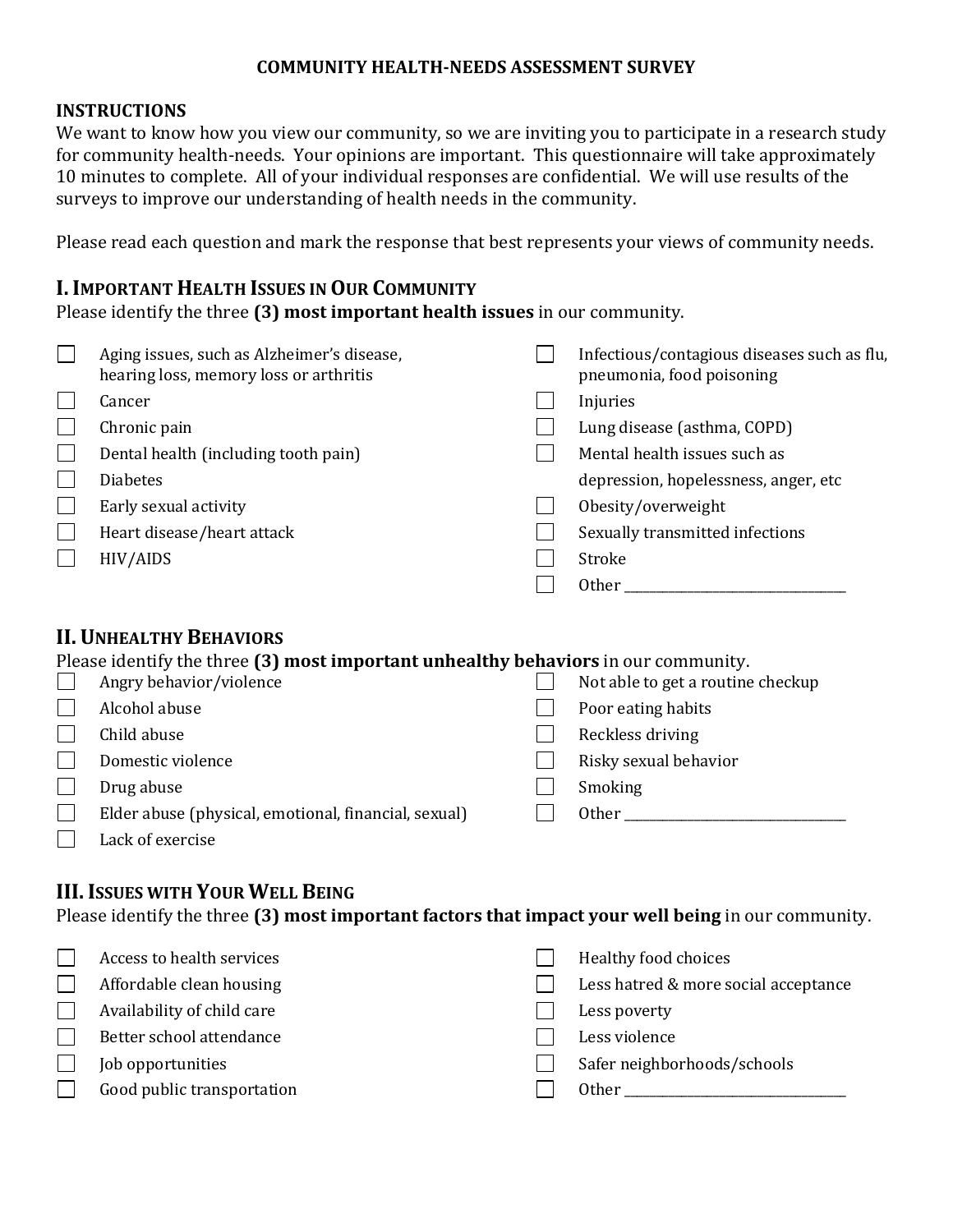### **IV. ACCESS TO HEALTH CARE**

#### **The following questions ask about your own personal health and health choices. Remember, this survey will not be linked to you in any way.**

| 1. When you get sick, where do you go? Please choose only one.<br>I don't seek medical attention                                                                                                                                                              |  |  |  |  |
|---------------------------------------------------------------------------------------------------------------------------------------------------------------------------------------------------------------------------------------------------------------|--|--|--|--|
| 2. How long has it been since you have been to the doctor to get a checkup when you were well (not<br>$\Box$ 3-5 years ago<br>I have never been to a doctor for a checkup.                                                                                    |  |  |  |  |
| $\Box$ 5 or more years ago<br>3. In the last year, was there a time when you needed medical care but were not able to get it?<br>$\Box$ No (please go to question 5)<br>$\Box$ Yes (please go to the next question)                                           |  |  |  |  |
| 4. If you just answered "yes" to question 3, why weren't you able to get medical care? Choose all that                                                                                                                                                        |  |  |  |  |
| The doctor or clinic refused to take my<br>insurance or Medicaid.<br>$\Box$ I didn't know how to find a doctor.<br>Too long to wait for appointment.                                                                                                          |  |  |  |  |
| 5. In the last year, was there a time when you needed prescription medicine but were not able to get it?<br>$\Box$ No (please go to question 7) $\Box$ Yes (please go to the next question)                                                                   |  |  |  |  |
| 6. If you just answered "yes" to question 5, why weren't you able to get prescription medication? Choose<br>The pharmacy refused to take my insurance or Medicaid.<br>$\Box$ I didn't have any way to get to the pharmacy.                                    |  |  |  |  |
| 7. About how long has it been since you have been to the dentist to get a checkup (not for an<br>emergency)?<br>$\Box$ Within the last year $\Box$ 1-2 years ago $\Box$ 3-5 years ago<br>5 or more years ago<br>I have never been to a dentist for a checkup. |  |  |  |  |
| 8. In the last year, was there a time when you needed dental care but could not get it?<br>$\Box$ Yes (please go to the next question)                                                                                                                        |  |  |  |  |
| 9. If you just answered "yes" to question 8, why weren't you able to get dental care? Choose all that<br>The dentist refused to take my<br>insurance or Medicaid.<br>I didn't know how to find a dentist.<br>Too long to wait for appointment.                |  |  |  |  |
|                                                                                                                                                                                                                                                               |  |  |  |  |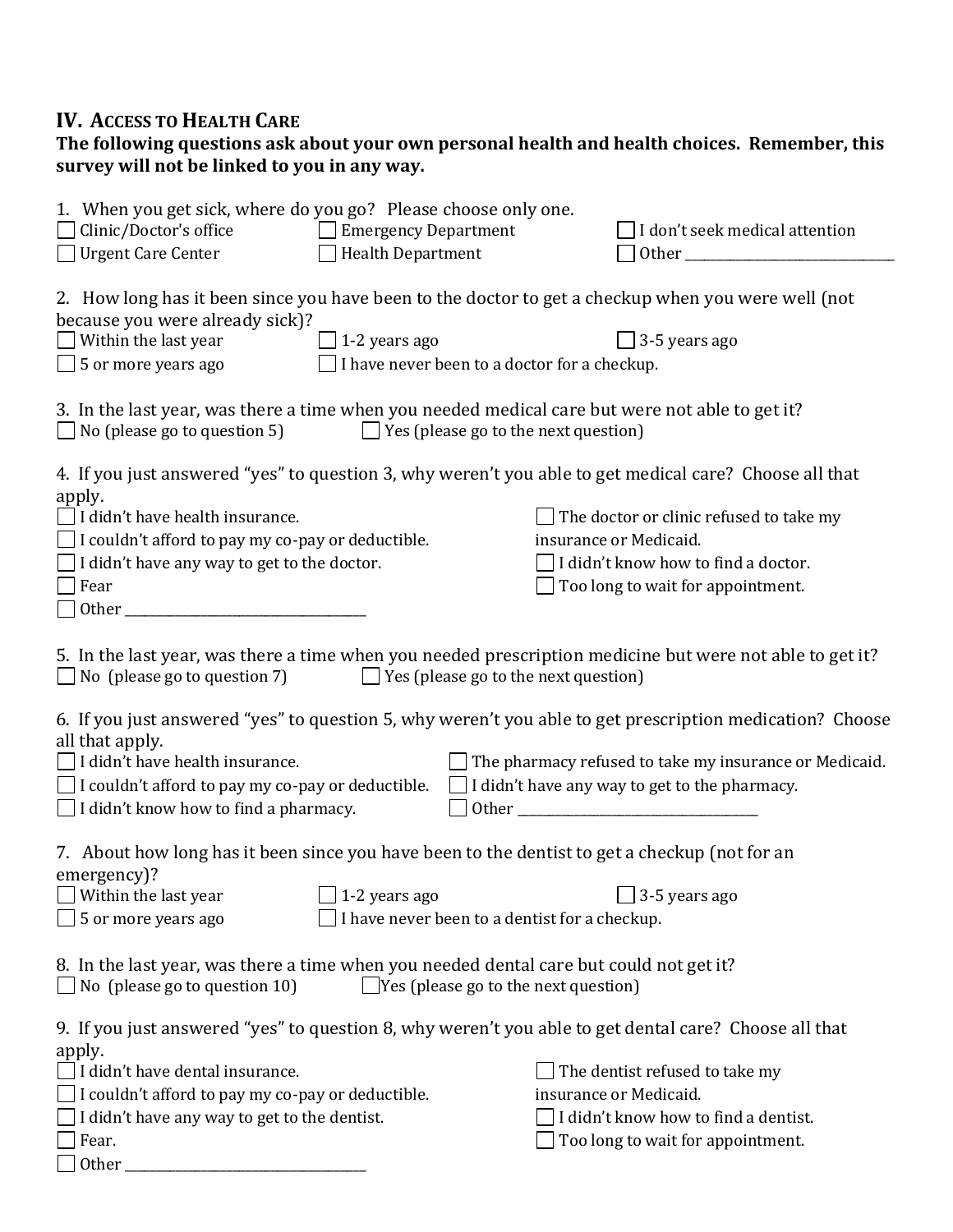| $\Box$ No (please go to question 12) | 10. In the last year, was there a time when you needed mental-health counseling but could not get it?<br>$\Box$ Yes (please go to the next question) |
|--------------------------------------|------------------------------------------------------------------------------------------------------------------------------------------------------|
| Choose all that apply.               | 11. If you just answered "yes" to question 10, why weren't you able to get mental-health counseling?                                                 |

| I didn't have insurance.                                                                                                                                                                          | The counselor refused to take my       |
|---------------------------------------------------------------------------------------------------------------------------------------------------------------------------------------------------|----------------------------------------|
| I couldn't afford to pay my co-pay or deductible.                                                                                                                                                 | insurance or Medicaid.                 |
| I didn't have any way to get to a counselor.                                                                                                                                                      | I didn't know how to find a counselor. |
| Fear.                                                                                                                                                                                             | Too long to wait for appointment.      |
| Embarrassment.                                                                                                                                                                                    |                                        |
|                                                                                                                                                                                                   |                                        |
| 12. In the last week how many times did you participate in deliberate exercise, (such as jogging, walking,<br>golf, weight-lifting, fitness classes) that lasted for at least 30 minutes or more? |                                        |
| None (please go to next question) $\Box$ 1 - 2                                                                                                                                                    | $\Box$ 3 - 5<br>More than 5            |
|                                                                                                                                                                                                   |                                        |
| 13. If you answered "none" to the last question, why <b>didn't</b> you exercise in the past week? Choose all<br>that apply.                                                                       |                                        |
| $\Box$ I don't have any time to exercise.                                                                                                                                                         | I don't like to exercise.              |
| $\Box$ It is not important to me.                                                                                                                                                                 | I can't afford the fees to exercise.   |
| I don't have access to an exercise facility.                                                                                                                                                      | I am too tired.                        |
| I don't have child care while I exercise.                                                                                                                                                         | I have a physical disability.          |
|                                                                                                                                                                                                   |                                        |
|                                                                                                                                                                                                   |                                        |
| 14. On a typical day, how many servings of fruits and/or vegetables do you have?                                                                                                                  |                                        |
| $\Box$ None (please go to next question)<br>$\Box$ 1 - 2                                                                                                                                          | $3 - 5$<br>$\Box$ More than 5          |
|                                                                                                                                                                                                   |                                        |
| 15. If you answered "none" to the last question, why didn't you eat fruits/vegetables? Choose all that<br>apply.                                                                                  |                                        |
| $\Box$ It is difficult to buy fruits and/or vegetables                                                                                                                                            | $\Box$ I don't like fruits/vegetables  |
| It is not important to me.                                                                                                                                                                        | I can't afford fruits/vegetables.      |
|                                                                                                                                                                                                   |                                        |
|                                                                                                                                                                                                   |                                        |
| 16. On a typical day, how many cigarettes do you smoke (either actual or electronic/vapor)?                                                                                                       |                                        |
| $\Box$ 9 - 12<br>$\Box$ 1 - 4<br>$\Box$ 5 - 8<br>None                                                                                                                                             | $\Box$ More than 12                    |
|                                                                                                                                                                                                   |                                        |
| 17. Where do you get most of your medical information (check only one)                                                                                                                            |                                        |
| Friends/family<br>Doctor<br>Internet                                                                                                                                                              | Pharmacy<br>Nurse at my church         |
|                                                                                                                                                                                                   |                                        |
| 18. Do you have a personal physician?<br>No                                                                                                                                                       | Yes                                    |
|                                                                                                                                                                                                   |                                        |
| 19. Overall, my physical health is: $\Box$ Good<br>Average                                                                                                                                        | Poor                                   |
|                                                                                                                                                                                                   |                                        |
| 20. Overall, my mental health is:<br>Good<br>Average                                                                                                                                              | Poor                                   |
|                                                                                                                                                                                                   |                                        |
| 21. How long has it been since you have had a flu shot?                                                                                                                                           |                                        |
| Within the last year<br>1-2 years ago                                                                                                                                                             | 3-5 years ago                          |
| 5 or more years ago<br>I have never had a flu shot                                                                                                                                                |                                        |